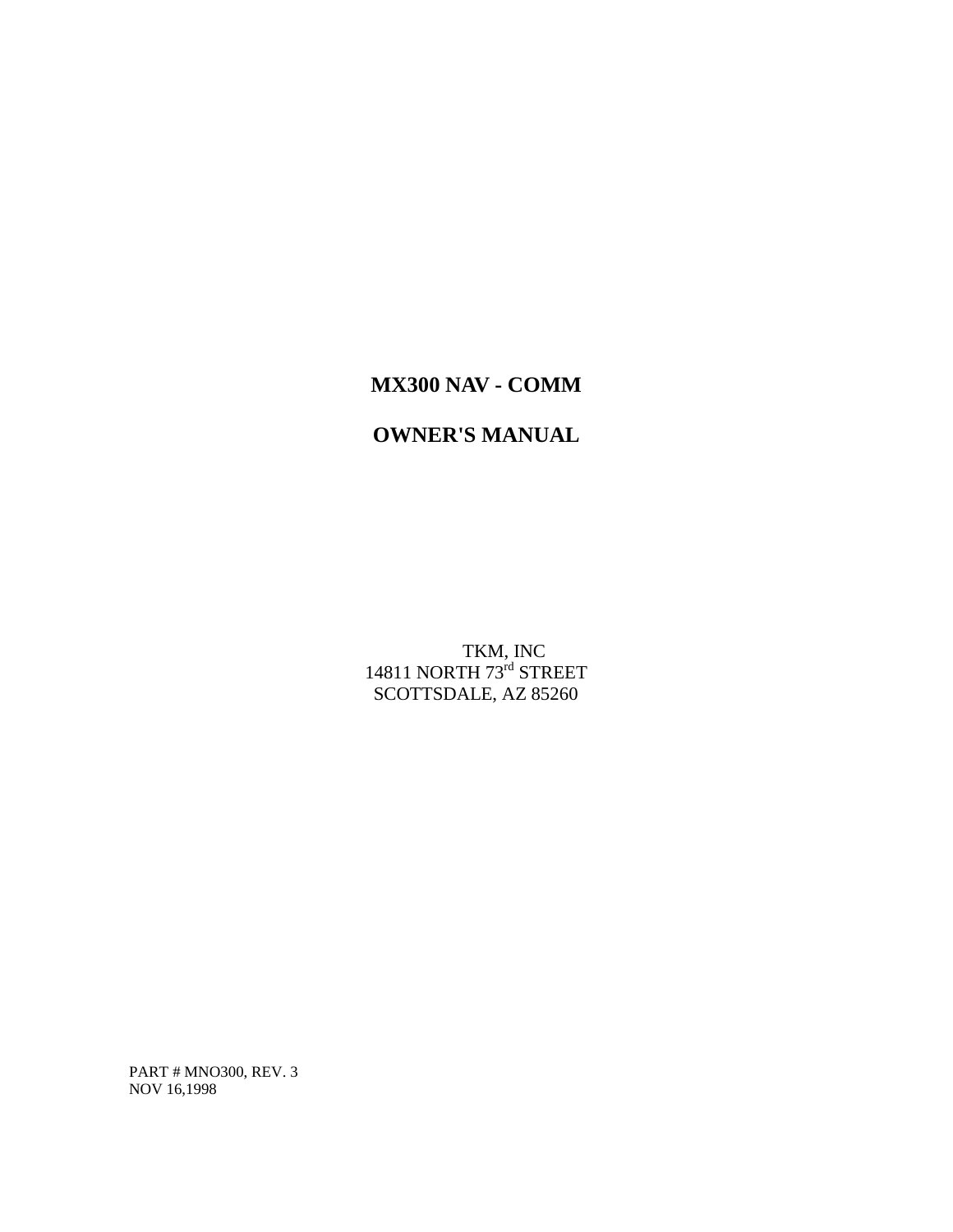## EQUIPMENT DESCRIPTION

 The unit features digital (LED) displays for active (yellow) frequency channel and standby (red) frequency channel for both COMM and NAV.

For channel selection a MHz knob and a KHz knob are provided. For 25 KHz increments in COMM, a 25 KHz button is provided. To activate COMM or NAV frequency selection, an N/C button is provided; a "tic" appears in the selected standby channel display.

Channel selection operates on the standby channel only. When the desired channel is indicated in the standby display it may be placed into the active position by depressing the "Flip-flop" button located to the left of the displays (labeled COMM and NAV) the active channel is then placed into the standby position.

The NAV receiver features a AC/ID button to permit selection of voice or ident reception. In the Ident condition a "tic" is displayed on the active NAV channel display.

The COMM transceiver features a test button which overrides the squelch to verify proper receiver operation and to allow reception of weak signals. Also provided on the active COMM display, is a "tic" to indicate transmitter power output.

A VOR test button is provided on the front panel to inject a 0 degree FROM bearing into the Navigation converter circuits when a solid VOR signal is being received; a bearing adjustment can then be made through the adjustment hole by the KHz switch.

The adjustment hole by the MHz switch permits operator adjustment of the display dimmer range for optimum nighttime brightness.

\* The "tic" is the upper half of "1" and is found to the left of the 100's digit.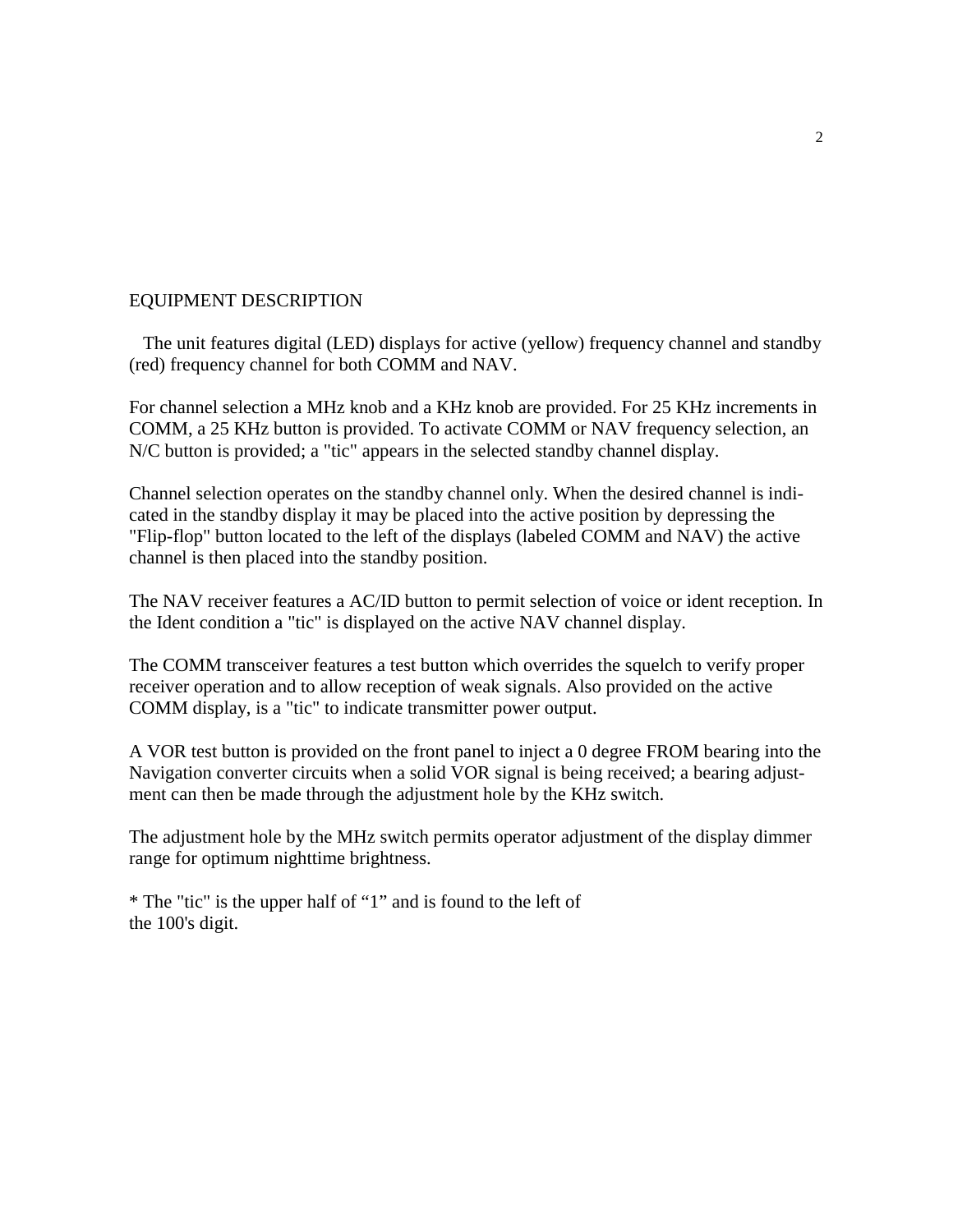SPECIFICATIONS

| Mounting:                                | Panel mounted, no shock mounting required.                                                                            |
|------------------------------------------|-----------------------------------------------------------------------------------------------------------------------|
| Size:                                    | $6.312 \times 3.120 \times 12.15$ inches w/connectors                                                                 |
| Weight:                                  | 6.0 lbs excluding external connector and har-<br>ness.                                                                |
| <b>Power Requirements:</b>               | 13.75 Vdc (or 27.5 v w/CONV)                                                                                          |
| NAV and COMM Recv'r<br>Max COMM Total w/ | 1.8A                                                                                                                  |
| Transmit (Tone)                          | 7.1A (6. 2A unmodulated)                                                                                              |
| <b>COMM</b> Transceiver                  |                                                                                                                       |
| Crystal Controlled:                      | 760 Channel                                                                                                           |
| Frequency Range:                         | 118.00 to 136.975 MHz                                                                                                 |
| Frequency Stability:                     | $+/-$ .003%. -20 to 50C                                                                                               |
| Transmitter                              |                                                                                                                       |
| <b>VHF Power Output:</b>                 | 8 watts minimum, 50 ohm                                                                                               |
| Modulation:                              | 85% capability with 90% limiting                                                                                      |
| Microphone:                              | Dynamic mike containing transistorized pre-<br>amp or carbon (must provide at least 120 mV<br>rms into 500 ohm load). |
| Sidetone:                                | Adjustable up to 40 mw into 500 ohm head-<br>phones.                                                                  |
| Duty Cycle:                              | 1 minute on, 4 minutes of $(20\%)$ .                                                                                  |
| Receiver                                 |                                                                                                                       |
| Sensitivity:                             | 1.5 uv (soft) will provide a 6 db minimum<br>signal plus noise ratio (KHz, 30% mod).                                  |
| Selectivity:                             | Typical 6 db at $+ 7.5$ KHz, 65 db at $+ 17.5$<br>KHz, 90 db at $+$ 25 KHz.                                           |
| <b>Spurious Responses:</b>               | Down at least 70 db.                                                                                                  |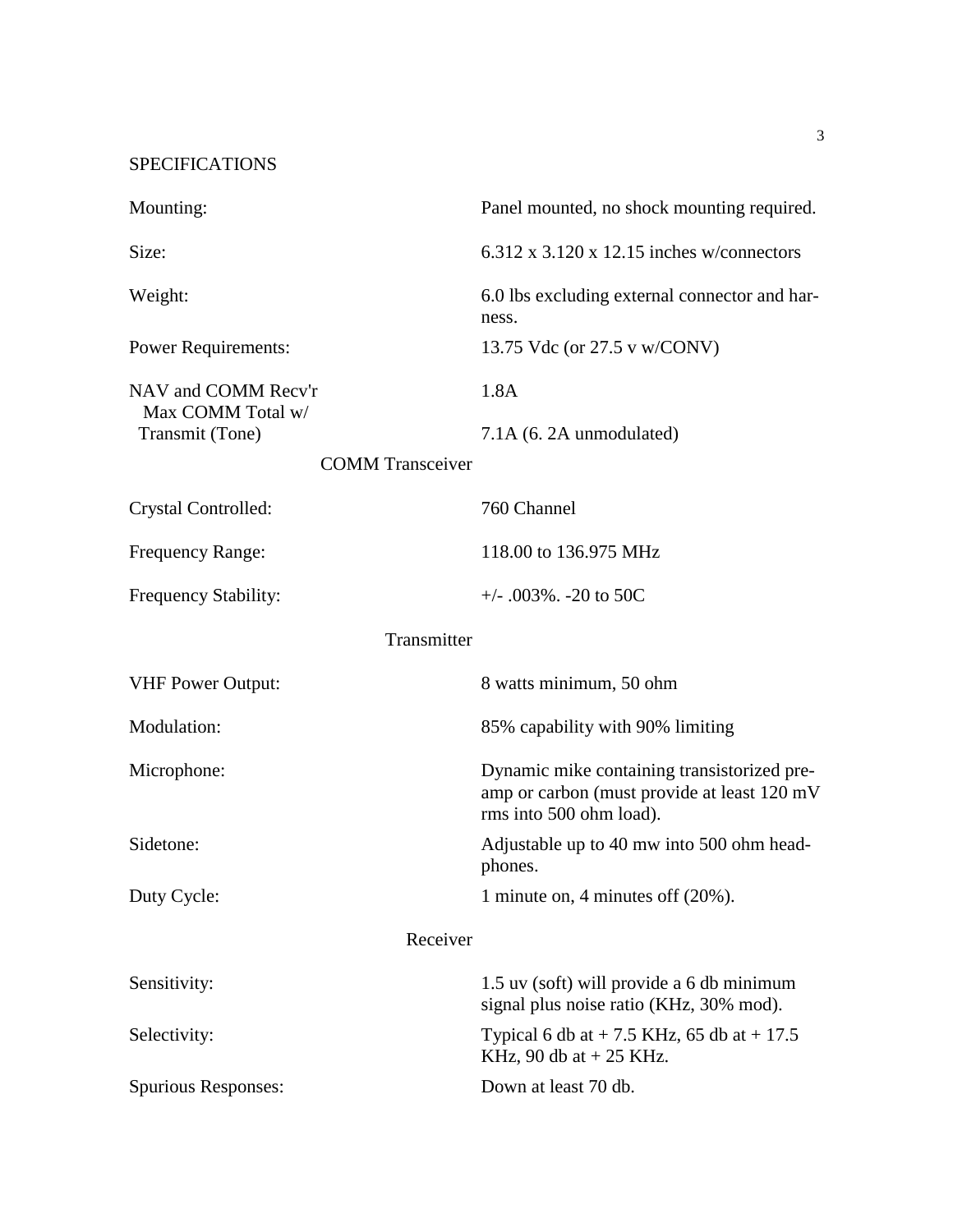| Squelch:                       | Noise adaptive squelch with manual override.                                                             |  |
|--------------------------------|----------------------------------------------------------------------------------------------------------|--|
| <b>AGC</b> Characteristics:    | From 2 to 100.000 uV audio output will not<br>vary more than 1 db.                                       |  |
| <b>NAV Receiver</b>            |                                                                                                          |  |
| Crystal Controlled:            | 200 Channels                                                                                             |  |
| Frequency Range:               | 108.00 to 117.95 MHz                                                                                     |  |
| Sensitivity:                   | 1.5 uv (soft) will provide a half-flag indica-<br>tion.                                                  |  |
| Selectivity:                   | Typical 6 db at $+$ 15 KHz, 60 db at $+$ 35<br>KHz, 80 db at $+$ 50 KHz                                  |  |
| Spurious Responses:            | Down at least 70 db                                                                                      |  |
| Ident Filter:                  | 15 db minimum                                                                                            |  |
| <b>AGC</b> Characteristics:    | From 2 to 100.000 uV audio output will not<br>vary more than 1 db                                        |  |
| <b>NAV Receiver Accuracy:</b>  | Two sigma limit, $+1$ degree                                                                             |  |
| <b>NAV</b> Output:             | With LOC adjusted for 0.35 Vrms<br>$VOR = 0.5 Vrms$ (typical) into<br>20k ohms or greater load impedance |  |
| <b>DME</b> Channeling:         | 2 x 5                                                                                                    |  |
| $G / S$ Channeling:            | $2 \times 5$                                                                                             |  |
| <b>AUDIO</b>                   |                                                                                                          |  |
| <b>Auxiliary Audio Inputs:</b> | Five (5) 500 ohms with 30 db isolation be-<br>tween any two.                                             |  |
| Frequency Response:            | Within 6 db from 350 Hz to 2500 Hz                                                                       |  |
| Headphone Output:              | 50 mw into 500 ohm                                                                                       |  |
| <b>Speaker Output:</b>         | 4.5 Vrms into auxiliary input produces 5<br>watts audio output.                                          |  |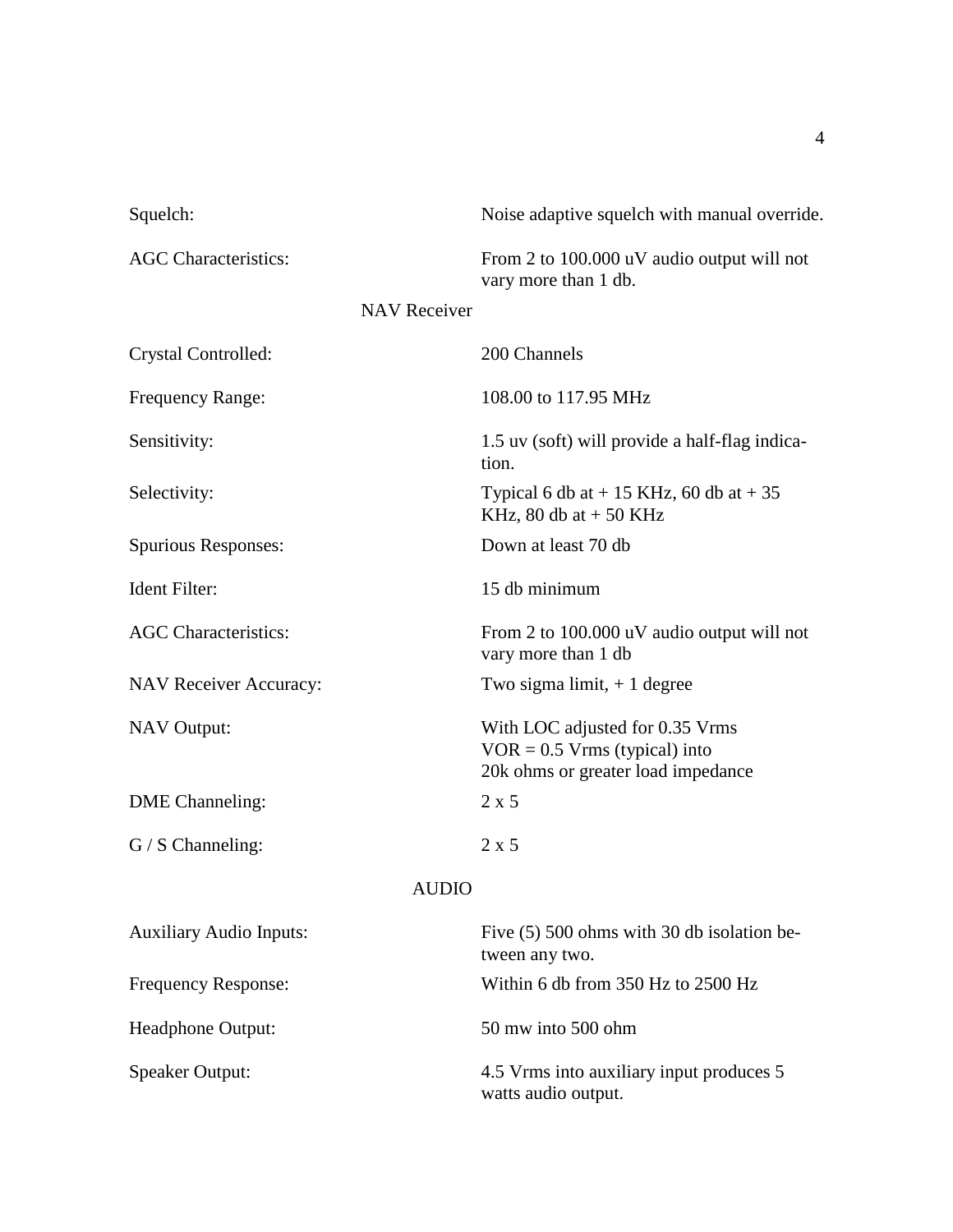### EQUIPMENT LIMITATIONS

The following limitations indicate where the MX300 may be installed and meet the applicable TSO requirements:

1. Equipment is intended for installation within a nonpressurized But controlled temperature location in an aircraft that is operated at altitudes up to 35000 feet MSL.

2. Equipment is intended for use in a Standard Humidity Environment.

3. Equipment is intended to be panel mounted in Single and Multi Engine Fixed Wing Aircraft with Reciprocating and Turbopropeller Engines.

4. Equipment shall not be mounted less than 0.3 m from magnetic compass.

5. Unit has not been tested with autopilots.

#### ASSOCIATED EQUIPMENT

The MX300 is designed to be used as a direct replacement for the Cessna/ARC RT328T. The unit is dimensionally identical to the ARC units and can therefore use existing aircraft installations. Except for improved performance characteristics, the unit is electrically interchangeable with the ARC unit and will provide the proper audio, navigation signal and channeling signals for existing installations. New installations can be made using RT 328T installation kits which are available as an optional accessory.

Additionally the MX300 will directly replace the following NAV/COMM'S:

| RT328A |
|--------|
| RT328D |
| RT528A |
|        |
|        |

The RT308C, RT328A, and RT528A use pin L of J3 instead of pin BB of J4 to output the NAV demod signal. The MX300 may be ordered with the different output pin or may be modified in the field.

An optional adapter is available which permits the replacement of the following NAV/COMM'S:

| RT517    | RT514R |
|----------|--------|
| RT540    | RT515R |
| RT515A-1 |        |

The MX300 will interface directly with the ARC IN525A Course Deviation Indicator and similar units.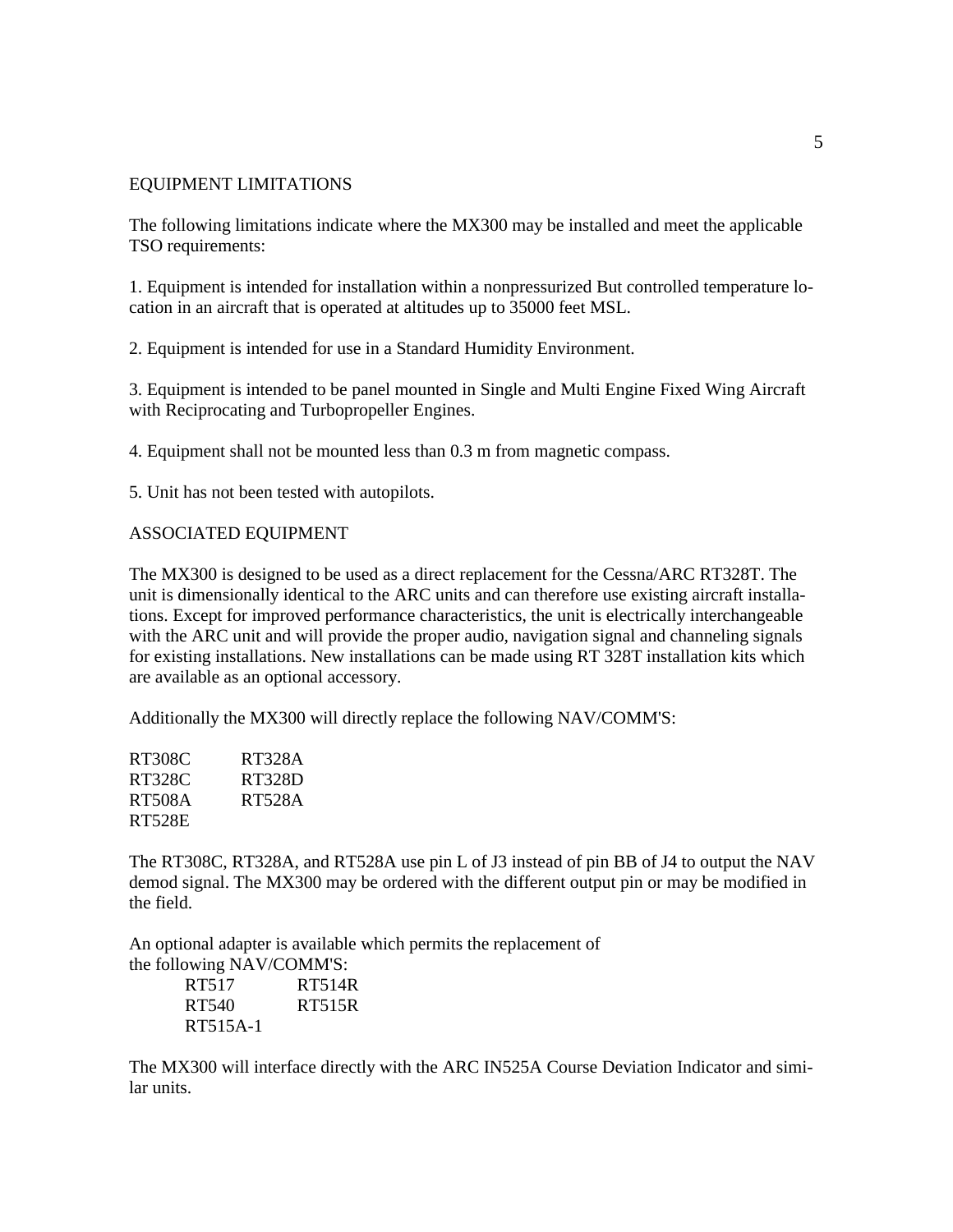The remote channeling outputs of the unit permit channeling of Glide Slope receivers and DME using the ARINC 2 out of 5 channeling system.

## INSTALLATION

The MX300 is designed to be an exact replacement for the ARC RT328T and similar units. As a replacement unit, the MX300 is inserted directly into the mounting tray for the RT328T and tightened down with a small ( .125 dia. max. ) Phillips head screwdriver.

For new installations the Installation instructions for the RT328T should be used.

To remove the MX300 from the mounting tray it is important to note that the Channel Selector knobs should not be used. The first step in removal is to ensure that the mounting clamp has been fully disengaged by rotating the clamp screw counterclockwise with the tool described above; it should be noted that the clamp screw is a holding device and not an extraction device. The unit may then be pryed from the tray with a thin flat bladed screwdriver when access to the front corners has been made available.

## OPERATING INSTRUCTIONS

Operating controls for the MX300 are located on the unit front panel or are remote inputs thru the rear panel.

The unit front panel is shown in figure 1. The left hand COMM readout indicates the active COMM frequency and the right hand COMM readout indicates the standby COMM frequency. The left hand NAV readout indicates the active NAV frequency and the right hand NAV readout indicates the standby NAV frequency. A "tic" readout is provided on the upper left hand corner of the first digit of each of the four frequency readouts.

The active COMM "Tic" indicates the presence of transmitter power.

The standby COMM "Tic" indicates that the Frequency Selection knobs will control COMM standby frequency .

The active NAV "Tic" indicates that the NAV receiver is in the Ident Mode.

The standby NAV "Tic" indicates that the Frequency Selector knobs will control NAV standby frequency.

Power Application. The COMM volume control contains the master power switch and activates both the NAV and COMM functions.

Frequency Selection. The N/C button is used to activate either the COMM or the NAV frequency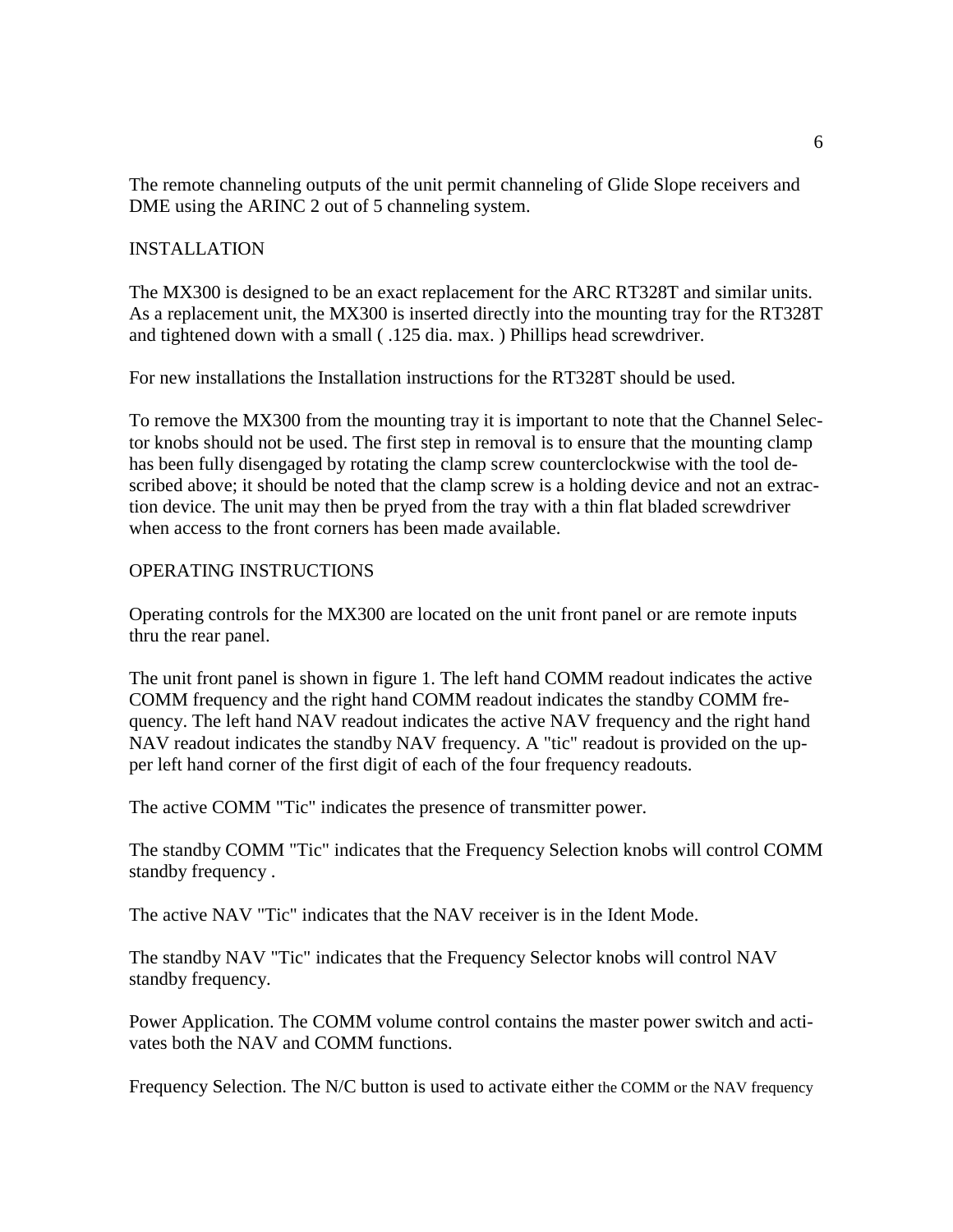selection as indicated by the appropriate "Tic" display. The MHz and KHz controls can then be used to select a desired standby channel. In COMM the 112511 button is used to advance the frequency by 25 KHz.

After the desired standby frequency is selected it may be transferred to the activate position by pressing the flip-flop button to the left of the ACTIVE display. The active and standby channels will be interchanged each time the button is pressed.

Ident/Voice Selection. The ID/VC button can be used to select a tone filter in order to receive voice signals on the NAV receiver. The switch is also used for frequency storage as described below.

Test. The TEST button is a dual function switch. In normal operation, it is used to override the squelch to verify receiver operation and to receive weak signals. The switch is also used for frequency storage as described below.

Frequency Storage. Up to 100 frequencies may be stored in the unit's memory. A COMM frequency selected in the standby display may be transferred to memory by pressing and holding TEST while pressing the flip-flop button. When a frequency is inserted into memory the next available frequency is taken from memory and placed into standby. If no frequencies are in memory the standby will indicate 10000. A NAV frequency selected in the standby display may be transferred to memory by pressing and holding VC/ID while pressing the NAV flip-flop button.

When 10000 is present in the standby display, a new channel can be selected and placed into memory in the manner previously described. In the group of frequencies stored in memory, there will always be one and only one 10000. At the upper or lower end of the NAV or COMM frequency ranges, a 10000 display will be available. To delete a channel from memory, it must be sequenced to the standby display and set to 10000 by the frequency selector switches; transferring of the 10000 to storage will then eliminate the undesired frequency.

Transmit. The transmit mode on the transceiver is selected by pressing the transmit button on the microphone.

Channel Reset. If it is desired to clear memory, a system reset may be accomplished by turning off the main power switch, pressing and holding TEST button and then turning on the main power switch; after reset the COMM. Active will read 121.5 and the COMM standby will read 120.0. The Nav Active will read 108.0, NAV standby 112.0.

VOR OBS Adjustment. OBS test can be made by tuning in a solid VOR station and depressing the VOR button. The L-R needle should be centered with a bearing of 0 degrees FROM or 180 degrees TO. if an error exists the VOR bearing may be adjusted through the hole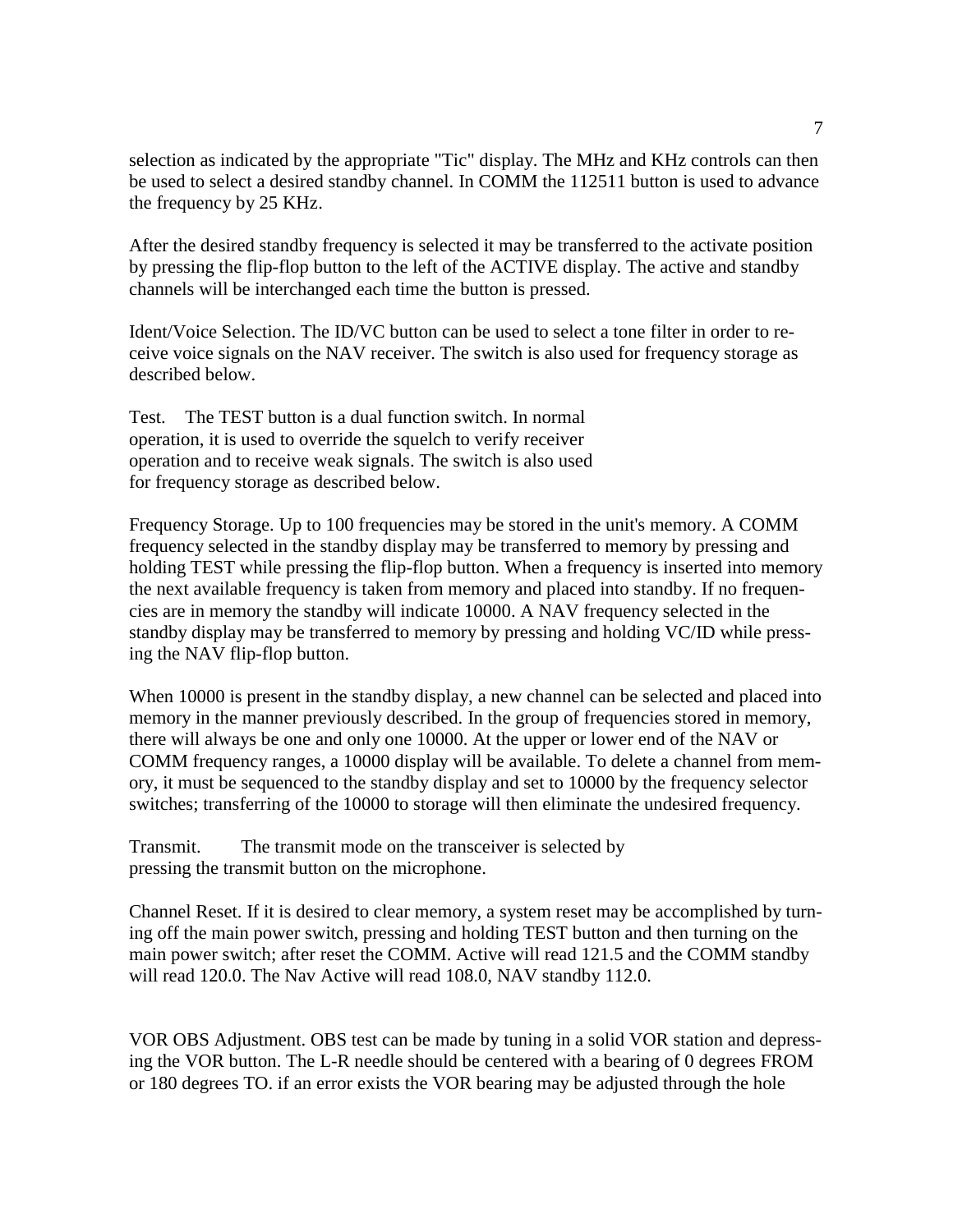in the front panel by the KHz switch marked V.

Display Dimmer Adjustment. The dark end of the automatic display dimmer range is adjustable through the front panel hole by the MHz switch marked D.

## ENVIRONMENTAL QUALIFICATION FORM

Model MX300 NAV/COMM as specmanufactured by TKM, INC., 14811 North 73rd Street, Scottsdale, Az 85260.

| Conditions                                                  | DO160B para             | Description of Test                       |
|-------------------------------------------------------------|-------------------------|-------------------------------------------|
| Temperature and Alt.<br>Low temperature<br>High temperature | 4.0<br>4.5.1<br>4.5.2   | Category C1<br>Category C1<br>Category C1 |
| Altitude<br>Decompression<br>Overpressure                   | 4.6.1<br>4.6.2<br>4.6.3 | Category C1<br>Not Tested<br>Not Tested   |
| <b>Temperature Variation</b>                                | 5.0                     | Category C                                |
| Humidity                                                    | 6.0                     | Category A                                |
| Shock                                                       | 7.0                     | Tested for all conditions                 |
| Vibration                                                   | 8.0                     | Category S (no shock mts)                 |
| Explosion                                                   | 9.0                     | X: Not Tested                             |
| Waterproofness                                              | 10.0                    | X: Not Tested                             |
| <b>Fluid Susceptibility</b>                                 | 11.0                    | X: Not Tested                             |
| Sand and Dust                                               | 12.0                    | X: Not Tested                             |
| Fungus                                                      | 13.0                    | X: Not Tested                             |
| Salt Spray                                                  | 14.0                    | X: Not Tested                             |
| <b>Magnetic Effect</b>                                      | 15.0                    | Category A                                |
| Power Input                                                 | 16.0                    | Category B                                |
| Voltage Spike Cond.                                         | 17.0                    | Category B                                |
| Audio Cond. Suscept.                                        | 18.0                    | Category B                                |
| Induced Sig. Suscept.                                       | 19.0                    | Category B                                |
| <b>RF</b> Suscepibility                                     | 20.0                    | Category B                                |
| <b>RF</b> Emission                                          | 21.0                    | Category B                                |

Installation Instructions: The MX300 is designed to be a slide in replacement for ARC radios and, as such, shall be installed with all of the original equipment precautions.